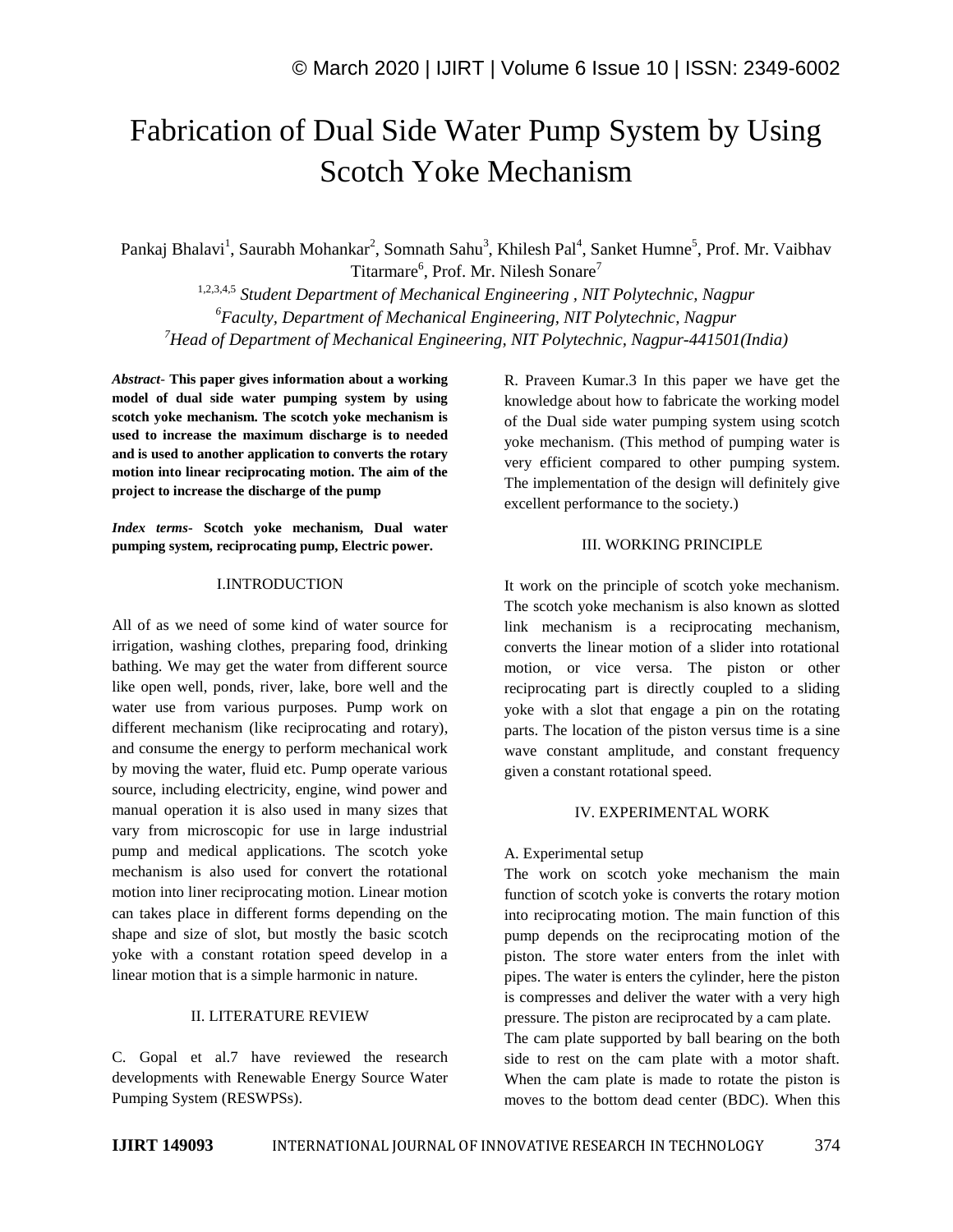happens the suction of water is an action. This is carried out by the piston.

The water is sucked from the storage tank to the piston cylinder through pipes and ports. When cam plate rotates or the piston is also reciprocating motion. The piston force towards the top dead center (TDC). Due to this force the delivered from the water from the cylinder carried out. The water is delivered one way valve. The delivery action takes place on the piston alternatively.

If the flow of water will be constant. The water deliver will be very high pressure. The high pressure water is taken through pipes and utilizes for various purposes in small industry like servicing station, car washing center, agriculture purpose etc.

## Actual working model



C*.* Specifications: 1. Motor Maximum Power : 0.5HP Maximum Voltage: 220 V AC Maximum Speed : 1440 RPM Current: 3.5 amps

2. Scotch Yoke Stroke length of the pump = 140 mm Diameter of cam plate  $= 140$  mm Cam plate Thickness  $= 2.5$  mm Inner daimeter of roller = 5 mm Outer diameter of roller  $= 8$  mm Inside yoke length  $= 8$  mm Outside yoke length  $= 140$  mm Inside yoke width  $= 28$  mm Outside yoke width  $=$  36 mm Bearing diameter  $= 26$  mm

Connecting rod length  $= 140$  mm Diameter of the pulley = 270 mm Width of belt  $= 12$  mm Thickness of belt  $= 8$  mm Suction and Delivery pipe diameter Outer diameter of the pipe  $= 40$  mm Inner diameter of the pipe = 32 mm

*Cost Estimation* Motor  $= 1650/$ -Pipes and Tubes =500/- Pumping elements =2100/- Scotch Yoke Mechanism = 1700/- Machining Cost =850/- Supporting elements =800/- Other expenses =1200/- Overall Cost =8800/-

*Important Equations and Calculations* Velocity of Water flow in pipe  $V = Q/A A = \frac{\pi}{4} * D^2$ Where,  $Q =$  Discharge of the water in the pipe in  $(LPH)$  $A =$  Area of the pipe in  $(m2)$  $D =$ Diameter of the pipe in  $(m)$ Diameter of suction and delivery pipe will be 34 mm. Area of the pipe= $\frac{\pi}{4}$  \* (32)<sup>2</sup>  $A = 0.804$   $m<sup>2</sup>$ From the standard data The capacity of the flow = 720–3150 LPH We are taking 3000 LPH  $(1000$  lit =  $1 \text{ m}^3)$  Capacity of flow  $=$   $\frac{3000}{1000}$   $=$  3 m<sup>3</sup>/hour.  $\overline{\mathbf{3}}$  $V=\frac{1}{0}$  $V = 3.73$  m/sec So the power requirement for motor will calculated by the following calculation, Output power =  $\frac{\rho}{\rho}$ 1000  $=\frac{100\times9.81\times31\times\frac{3}{360}}{1000}$ 1000  $= 0.253$  KW. Pump Efficiency= $\frac{0}{1}$  $\times 100$ I  $=$ .  $\frac{0}{2}$  $\frac{0.253}{0.350}$  X  $= 72.28 %$ Power Motor (P) =  $\frac{Q}{pum_i}$ Where,  $Q =$  Discharge of the water